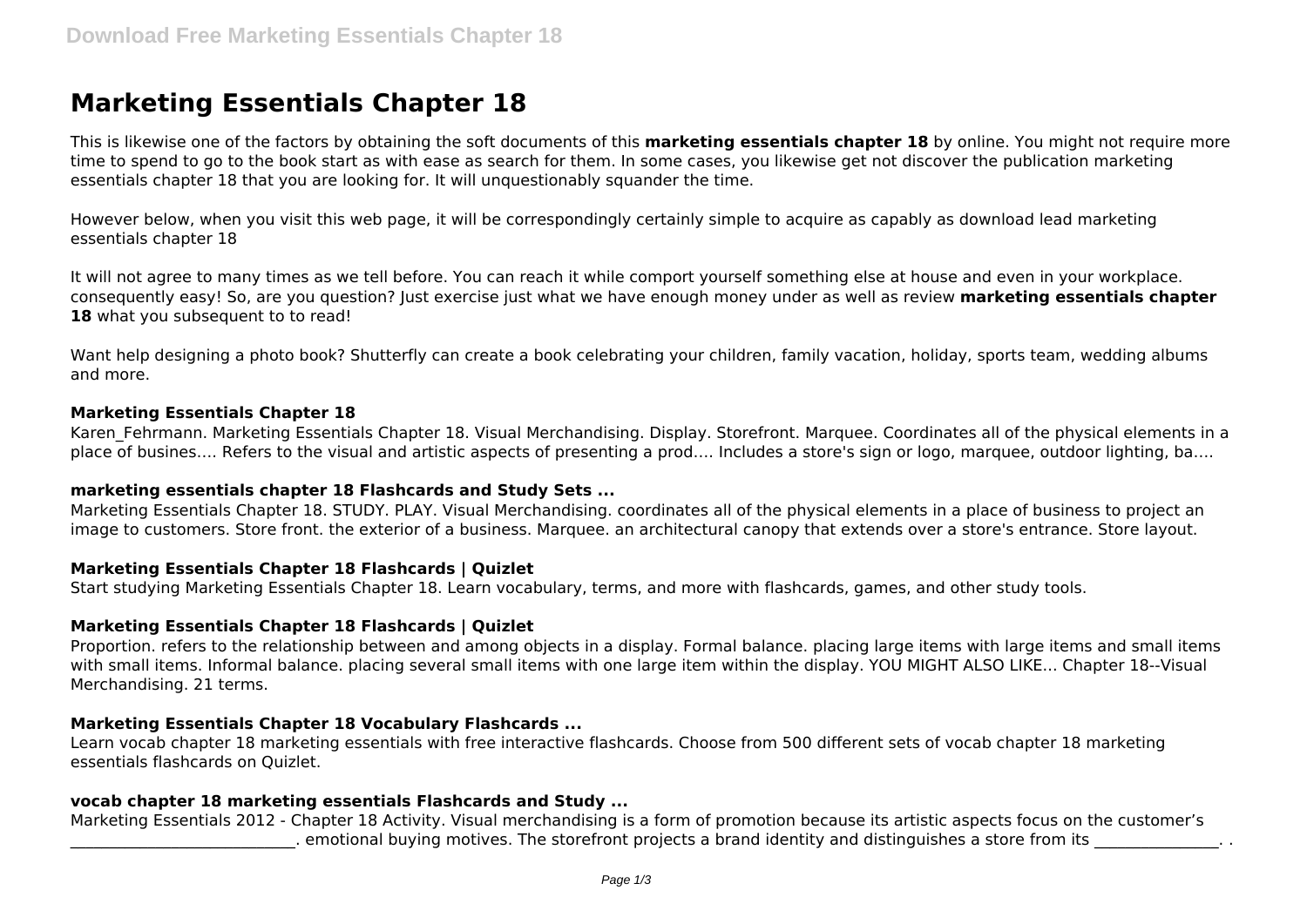## **Quia - Marketing Essentials 2012 - Chapter 18 Activity**

Marketing Essentials © 2009 Chapter 18 I-Quiz 1. What is visual merchandising? a. The use of physical elements to project an image to customers b. TV advertising c. Print advertising d. None of the above 2. What are triadic colors? a. Pastels colors b. Analogous colors c. Three colors equally spaced on the color wheel d. Adjacent colors 3.

### **Marketing Essentials © 2009 Chapter 18**

Marketing Essentials Chapter 18, Section 18.1 Visual Merchandising and Display Display X refers to the visual and artistic aspects of presenting a product to a target group of customers. Visual merchandising, by contrast, encompasses the visual and artistic aspects of the entire business

### **Marketing Essentials Chapter 18 - modapktown.com**

Chapter 18 introduces the importance of visual merchandising as a promotional strategy to attract potential customers and to create a desired business image. The chapter explains the concepts of visual merchandising and display, and identifi es the ways in which cultural and ethnic differences impact visual merchan- dising.

### **CHAPTER 18 Visual Merchandising and Display**

That's what you get when you partner with Marketing Essentials. Our team of 25+ in-house experts is dedicated to the success of your organization. Whether you need a dynamic, performance-driven campaign or ongoing strategic agency partnership to help accelerate your sales goals, our team can get you exceptional, cost-effective results – and ...

### **Marketing Essentials | Digital Marketing Agency, New ...**

Warning: include\_once(/local/apps/seg/glencoe/home/footer.html): failed to open stream: No such file or directory in /web/seg/glencoe/sites/footer.html on line 1 ...

### **Marketing Education**

Marketing Essentials © 2009 Chapter 18 I-Study Visual merchandising includes all the physical elements that merchandisers use to project an image to customers. It can promote interest in a product or service, encourage purchasing, and reinforce customer satisfaction. Visual merchandising has four elements:

### **Marketing Essentials © 2009 Chapter 18 - Glencoe**

Marketing Essentials Chapter 18, Section 18.1 Visual Merchandising and Display Display X refers to the visual and artistic aspects of presenting a product to a target group of customers. Visual merchandising, by contrast, encompasses the visual and artistic aspects of the entire business environment.

## **Section 18.1 Display Features Section 18.2 Artistic Design**

n Chapter 18 Visual Merchandising and Display. Store Interior Fixtures are permanent or ... displays consist of model rooms that show customers how merchandise such as rugs and furniture might look in their homes. – PowerPoint PPT presentation.

### **PPT – n Chapter 18 Visual Merchandising and Display ...**

Explain why promotion is an important marketing function. Section 17.1 1. Promotion is an important marketing function because it is used to inform, persuade, or remind people about a company's products and its image. 17.1